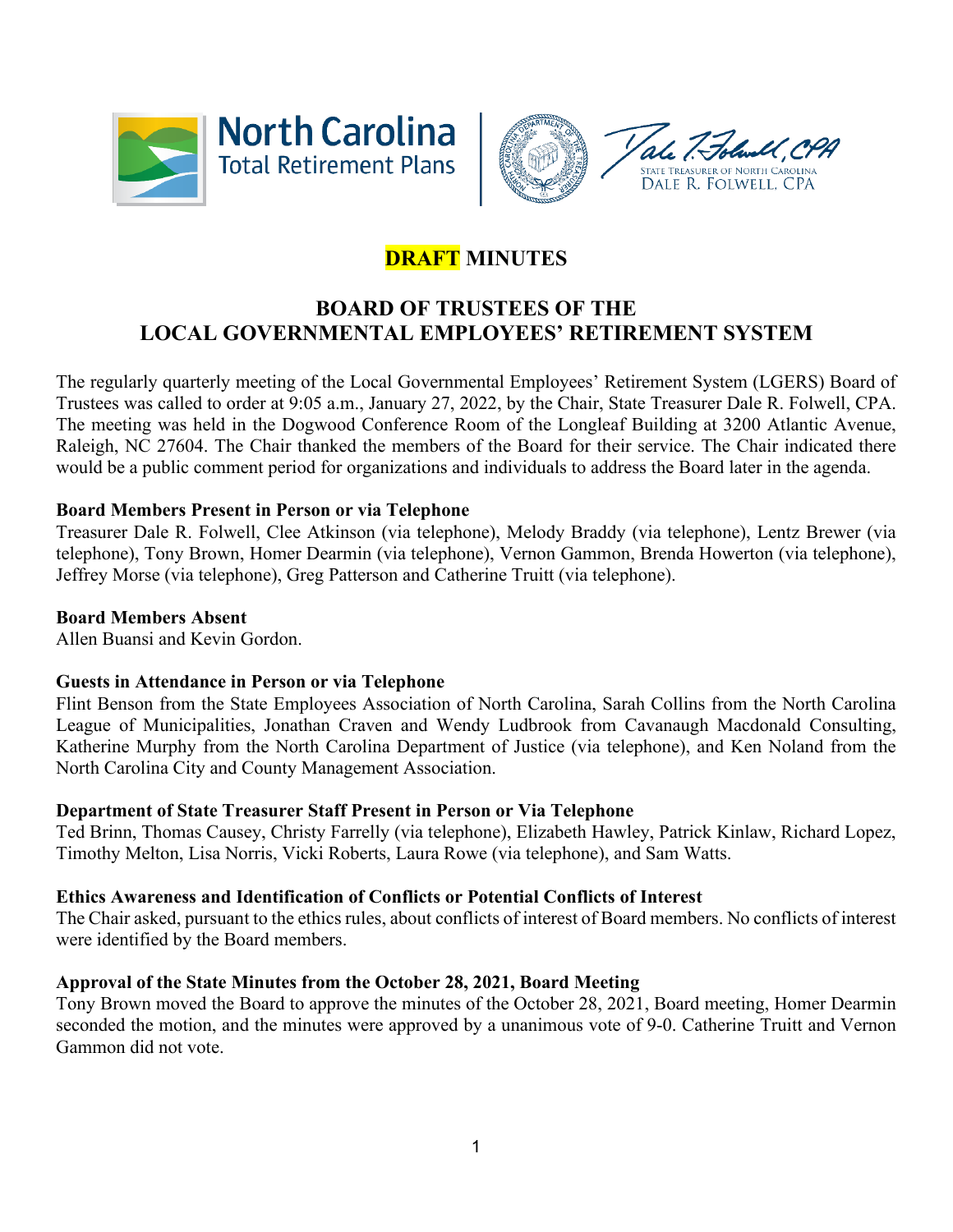#### **Operations, Member Services, and Compliance Update**

The Chair recognized Rick Lopez, Director of Operations. Mr. Lopez began by discussing the 1,025 retirements processed in December 2021 with an average turnaround time of 23.1 days and noted 910 death notifications in the same period with an average turnaround time of 41.7 days. Mr. Lopez noted that the team processed 230 disability applications in December 2021 with a 32.7-day turnaround time. Mr. Lopez discussed the 1,149 refund requests in December 2021, processed with a 20-day turnaround time. Mr. Lopez shared that in December 2021 the Division paid 343,646 payees with a total payment amount of over \$670,000,000, noting that these payments included a one-time supplement payment. Mr. Lopez discussed the ongoing effort to sign up Fire and Rescue Departments for online reporting. Mr. Lopez mentioned that over the last year ORBIT Self Service usage had completed 1,540,971 million retirement estimates and 331,646 beneficiary updates for members.

The Chair recognized Vicki Roberts, Director of Member Services. Ms. Roberts began by noting that Member Services received more than 15,500 pieces of mail last quarter with an average turnaround time of 7 days. Ms. Roberts shared that Member Services assisted over 5,200 people through 179 webinars since July 2021 and, in the last quarter of the year, counselors held 691 retirement counseling sessions, responded to over 15,000 emails with a turnaround average of 3.2 days, and answered over 65,000 calls. Ms. Roberts also stated Member Services' primary goal is to assist members efficiently, but the average wait time to answer a call was about 15 minutes, with 34% of the calls ending up abandoned, mainly due to the staffing crisis.

The Chair recognized Patrick Kinlaw, Director of Policy, Planning & Compliance. Mr. Kinlaw began by discussing Contribution-Based Benefit Cap liabilities, noting that 454 retirements since 2015 have resulted in required employer contributions totaling more than \$43.1 million, and of that amount, around \$35 million has been collected. Mr. Kinlaw discussed staff's progress in the required review of the Retirement Systems' decennial rules noting that staff plans to bring the recommendations to the Board in April. Mr. Kinlaw discussed a report from the reporting firm Gabriel Roeder Smith (GRS), engaged by the Office of the State Auditor to conduct a review of actuarial assumptions, methods, and processes used by Cavanaugh Macdonald when working with the Retirement Systems. Mr. Kinlaw noted that the review found work was performed in accordance with actuarial standards of practice and that the assumptions and methods used in the evaluation were reasonable. Mr. Kinlaw discussed a memo provided to the board regarding the reemployment earnings limit increase for 2022.

#### **Legislative Update**

The Chair recognized Sam Watts to provide an update on the legislative session. Mr. Watts briefly discussed the Report on 2021 State Legislative Actions memo provided to the Board noting the 19 enacted bills that affect the Retirement Systems or State Health Plan.

#### **Investment Advisory Committee (IAC) Meetings Update**

The Chair recognized Lentz Brewer to provide an update on the IAC meetings. Mr. Brewer stated the last IAC meeting occurred on November  $17<sup>th</sup>$ , 2021, where Jeff Smith and Christopher Morris presented a performance update on behalf of the Division. Mr. Brewer noted that the IAC was informed by Mr. Morris that the total assets under management at the end of the third quarter rose \$1.4 billion to a total of just over \$172 billion and there were no major changes regarding asset allocations from the second to third quarter. Mr. Brewer further noted the IAC was informed that at the end of the third quarter the total portfolio was up roughly 0.5%. With equity markets slightly negative and fixed income flat, the returns on alternative investments were strong in the third quarter. Mr. Brewer stated the IAC was shown a comparison between our Retirement System and peers, noting the portfolio outperforming significantly with a low percentile of risk when compared to peers. Mr. Brewer stated Jeff Smith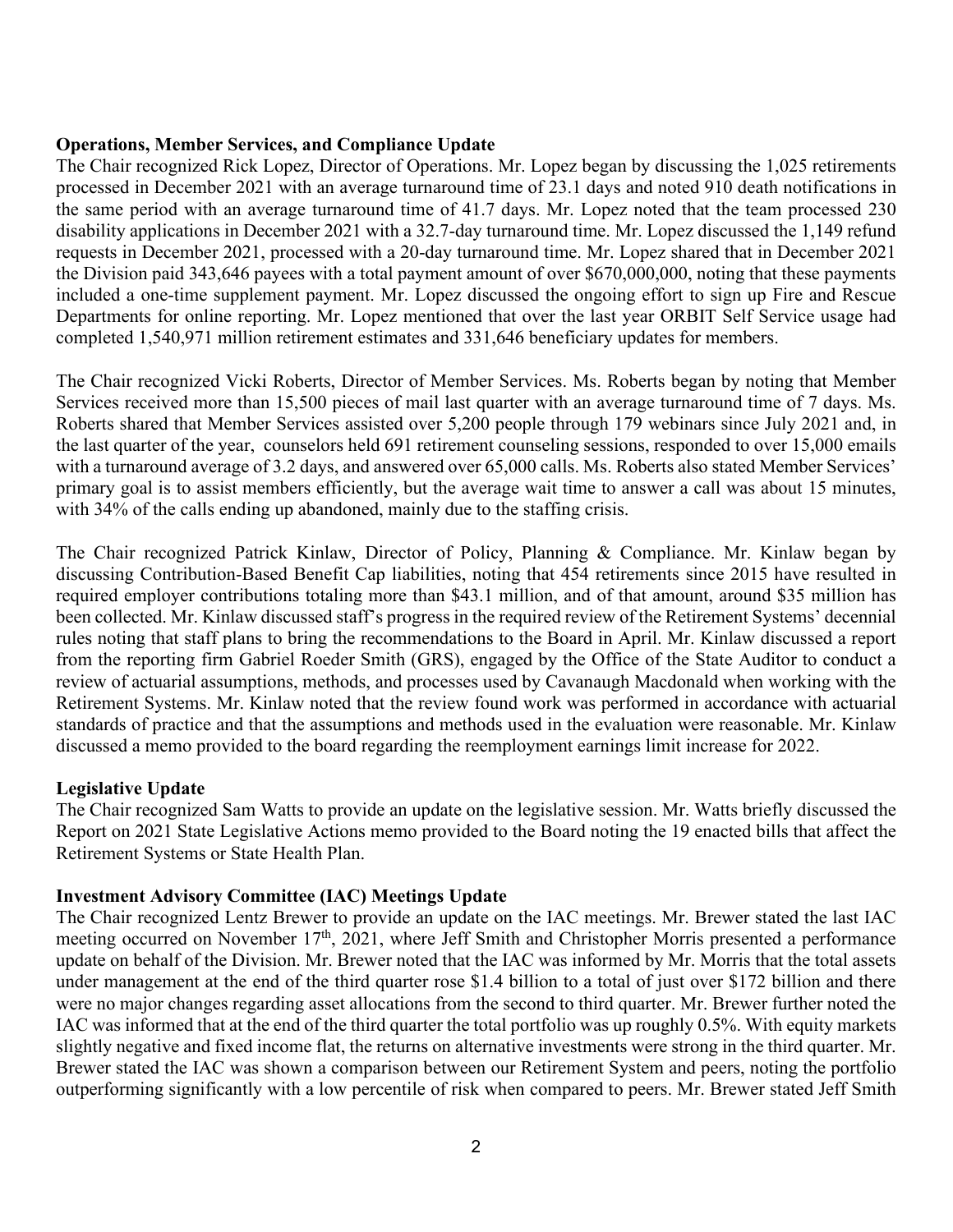elaborated on the asset class performance, new investments, asset allocation history, the top twenty investment managers, and the fixed income portfolio.

#### **Actuarially Determined Employer Contribution (ADEC) Projections**

The Chair recognized Larry Langer and Wendy Ludbrook from Cavanaugh Macdonald Consulting to present ADEC projections for the LGERS. Mr. Langer presented charts demonstrating the effect of the assumption and method changes resulting from the experience study (including 6.5% assumed return per year in the future) and the actual return during calendar year 2021, which was estimated to be 9.6%. Ms. Ludbrook stated that if all assumptions are met in 2022 and beyond, the actuarially determined employer contribution rates would stabilize or decline in the coming years, and the funded ratio would reach 100% by the end of 2025.

#### **Presentations on the 2022 Alternatives for LGERS**

The Chair recognized Patrick Kinlaw to present the recommendations to the General Assembly for the contribution rates or contribution amounts to fund the Retirement Systems effective July 1, 2022. Mr. Kinlaw began by noting that for LGERS itself, the Board has the authority to set contribution rates for employers and to provide benefits under certain conditions. Mr. Kinlaw stated staff believes there are three substantive issues for the Board to consider.

Mr. Kinlaw raised the first substantive issue of the Board setting the employer contribution rate under its statutory authority and its authority under Session Law 2021-178 (Senate Bill 311) to provide a one-time supplement to retirees. Mr. Kinlaw discussed the Board's Employer Contribution Rate Stabilization Policy (ECRSP) which, as it stands, would increase employer contribution rates for the upcoming fiscal year for non-law enforcement employees from 11.35% to 12.10% of pay and for law enforcement employees from 12.10% to 13.10% of pay (an increase of approximately \$59 million). Mr. Kinlaw stated the amount employers will be paying in the upcoming fiscal year is above and beyond what the actuaries have reported is minimally required and that the ECRSP also states the employer contribution rate should be further increased for any additional benefits provided. Mr. Kinlaw stated the Chair has publicly recommended that the Board use its authority to provide a one-time supplemental payment to LGERS retirees in October of 2022 equal to 2% of each retiree's annual pension and that employer contribution rates should not be increased beyond the increases already planned at 12.10% for nonlaw enforcement employees and 13.10% for law enforcement employees. Mr. Kinlaw stated that if the Board followed the Chair's recommendation, the one-time supplement would add up to approximately \$33 million and staff would recommend that the Board amend the ECRSP in accordance with Draft Amendment No. 1 from today's meeting materials to conform with that decision. For the second substantive issue, regarding the Firefighters' and Rescue Squad Workers' Pension Fund (FRWSPF), Mr. Kinlaw stated that the Board had a number of alternatives, one of which was to recommend that the General Assembly provide a one-time supplement of \$40 per retiree, equivalent to 2% of the average annual benefit, and provide an additional State appropriation of \$630,000 to pay for the supplement. For the third substantive issue, regarding the Retirees' Contributory Death Benefit Plan, staff recommended that the Board direct staff to engage with the consulting actuary to study and make recommendations regarding the projected funding shortfall.

Catherine Truitt made a motion (1) to provide a one-time supplement from LGERS equal to 2% of annual retirement allowances in October 2022 to payees as of September 2022; determine that the Board will not authorize a COLA taking effect during the fiscal year ending 2023; and adopt the draft of Amendment No. 1 to the ECRSP as presented by Staff; (2) to recommend that the General Assembly provide a one-time supplement from FRSWPF equal to \$40 per retiree in October 2022 and an additional State appropriation of \$630,000 to pay for this supplement in one year; and (3) direct staff to engage with the consulting actuary to study alternatives for